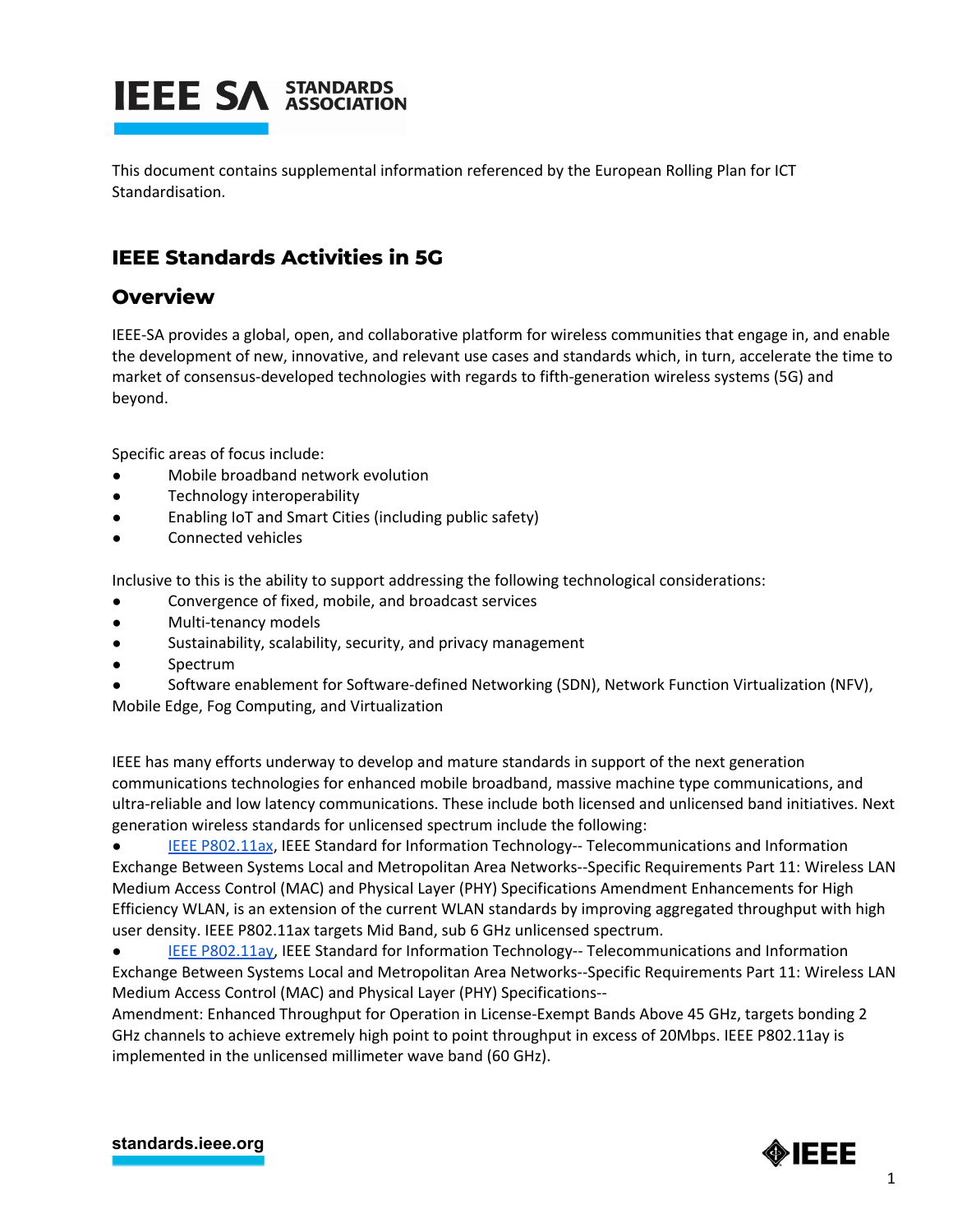

In addition, IEEE developed IEEE 802.11p/1609 to enable vehicle-to-everything (V2X) communication for the automotive sector.

IEEE standards and ongoing activities in support of various wireless technologies include:

- IEEE [P1914.1,](http://standards.ieee.org/develop/project/1914.1.html) IEEE Draft Standard for Packet-based Fronthaul Transport Networks
- IEEE [P1914.3,](http://standards.ieee.org/develop/project/1914.3.html) IEEE Draft Standard for Radio over Ethernet Encapsulations and Mappings
- IEEE [1588,](http://standards.ieee.org/develop/project/1588.html) IEEE Standard for a Precision Clock Synchronization Protocol for Networked Measurement and Control Systems; enables phase synchronous wireless networks, such as Long-Term Evolution Time Division
- Duplex (LTE TDD)
- IEEE 802 access network:

o IEEE [P802.1CF](http://standards.ieee.org/develop/project/802.1CF.html), IEEE Draft Recommended Practice for Network Reference Model and Functional Description of IEEE 802 Access Network

- o IEEE P802.CM-2018, IEEE Approved Draft Time-Sensitive Networking for Fronthaul
- Tactile Networking:
- o **IEEE [P1918.1](http://standards.ieee.org/develop/project/1918.1.html)** covers application scenarios, architecture and functions,
- o IEEE [P1918.1.1](http://standards.ieee.org/develop/project/1918.1.1.html) specifies Haptic Codecs for the Tactile Internet
- Radio Regulatory Technical Advisory Group (IEEE 802.18) and Wireless Coexistence (IEEE 802.19)

### **Relevant Standards Activities**

IEEE Standards Series\*

- IEEE 802.1 series on media access control (MAC), including:
- o IEEE [P802.1CF](http://standards.ieee.org/develop/project/802.1CF.html), IEEE Draft Recommended Practice for Network Reference Model and Functional

Description of IEEE 802 Access Network

- IEEE 802.3 series on Ethernet
- IEEE 802.11 series on Wireless LAN
- IEEE 802.15 series on Wireless Personal Area Networks
- IEEE 802.16 Broadband Wireless Access
- IEEE 802.18 Radio Regulatory Technical Advisory
- IEEE 802.19 Wireless Coexistence
- IEEE 802.21 series on Media Independent Handover Services
- IEEE 802.22 series on Cognitive Wireless RAN Medium Access Control (MAC) and Physical Layer (PHY) **Specifications**
- IEEE 1900 series on Dynamic Spectrum Access
- IEEE 1903 series on Next Generation Service Overlay Network (NGSON), including:
- o IEEE [1903-2011](https://standards.ieee.org/findstds/standard/1903-2011.html), IEEE Standard for the Functional Architecture of Next Generation Service Overlay Networks

o IEEE [P1903.1-2017](http://standards.ieee.org/findstds/standard/1903.1-2017.html), IEEE Draft Standard for Content Delivery Protocols of Next Generation Service Overlay Network (NGSON)

IEEE [P1903.2-2017](http://standards.ieee.org/findstds/standard/1903.2-2017.html), IEEE Draft Standard for Service Composition Protocols of Next Generation Service Overlay Network (NGSON)

o **IEEE [P1903.3-2017](http://standards.ieee.org/findstds/standard/1903.3-2017.html), IEEE Draft Standard for Self-Organizing Management Protocols of Next Generation** Service Overlay Network (NGSON)

#### **[standards.ieee.org](http://standards.ieee.org/)**

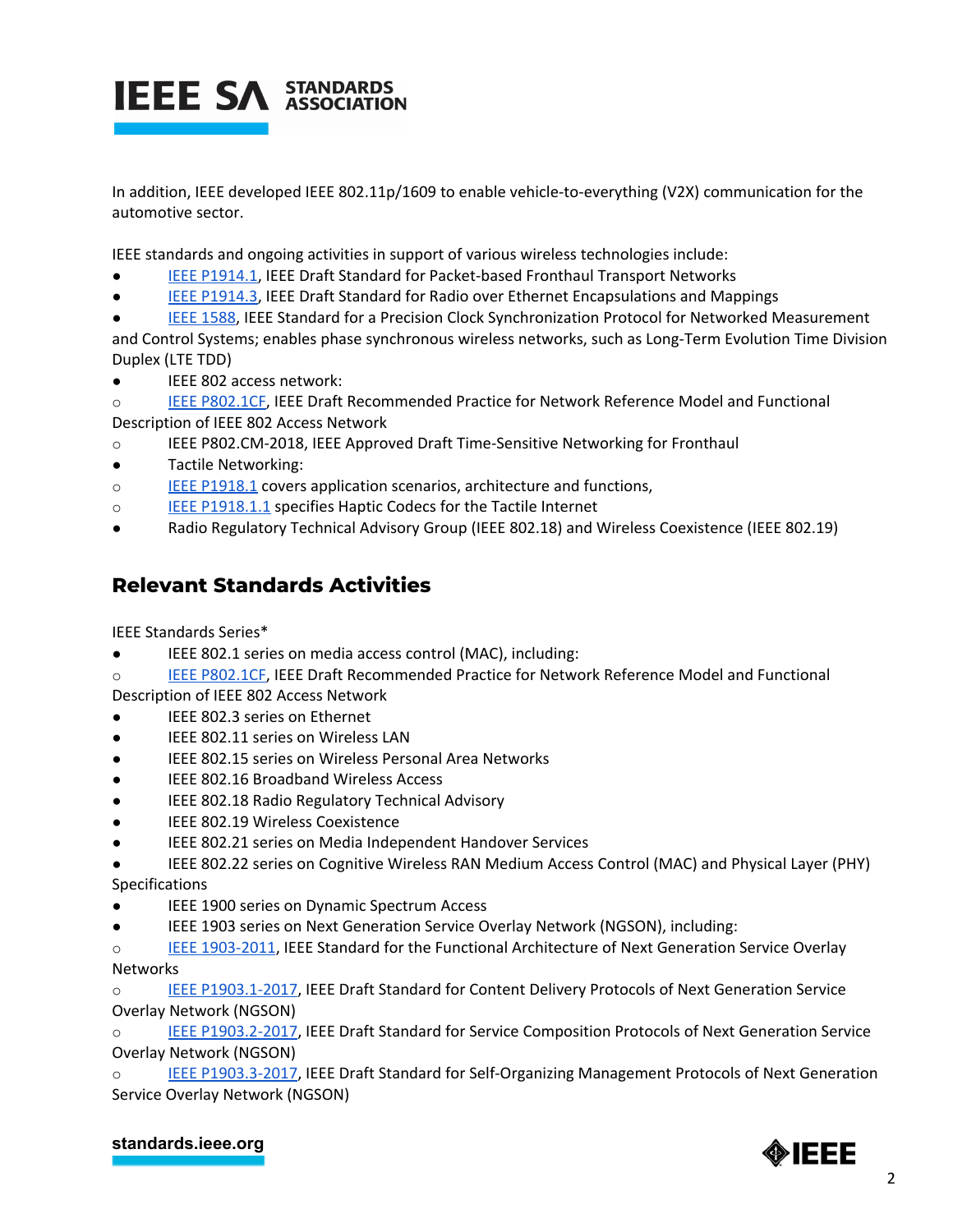# **IEEE SA STANDARDS**

IEEE 1904 series, including:

o IEEE [P1904.1/](http://standards.ieee.org/findstds/standard/1904.1-Conformance03-2014.html)Conformance 03-2014 (Conformance to IEEE 1904.1-2013), IEEE Draft Standard for Conformance Test Procedures for Service Interoperability in Ethernet Passive Optical Networks, IEEE Std 1904.1™ Package C

o IEEE [P1904.2,](http://standards.ieee.org/develop/project/1904.2.html) IEEE Draft Standard for Management Channel for Customer-Premises Equipment Connected to Ethernet-based Subscriber Access Networks

o IEEE P1904.3, IEEE Draft Standard for Radio Over Ethernet Encapsulations and Mappings

● IEEE 2030 series on the Smart Grid, including electric vehicle infrastructure, including:

o **IEEE [2030-2011](http://standards.ieee.org/findstds/standard/2030-2011.html), IEEE Guide for Smart Grid Interoperability of Energy Technology and Information** Technology Operation with the Electric Power System (EPS), and End-Use Applications and Loads

IEEE [2030.2-2015,](http://standards.ieee.org/findstds/standard/2030.2-2015.html) IEEE Guide for the Interoperability of Energy Storage Systems Integrated with the Electric Power Infrastructure

o IEEE [2030.3-2016,](http://standards.ieee.org/findstds/standard/2030.3-2016.html) IEEE Standard Test Procedures for Electric Energy Storage Equipment and Systems for Electric Power Systems Applications

o IEEE P2030.5-2018, IEEE Draft Standard for Smart Energy Profile Application Protocol

Other Standards and Standards Projects under Development\*

- **IEEE [P149,](http://standards.ieee.org/develop/project/149.html) IEEE Draft Recommended Practice for Antenna Measurements**
- **EIFE [P211,](http://standards.ieee.org/develop/project/211.html) IEEE Draft Standard Definitions of Terms for Radio Wave Propagation**
- IEEE [P269,](http://standards.ieee.org/develop/project/269.html) IEEE Draft Standard for Measuring Electroacoustic Performance of Communication Devices

IEEE [P287.1](http://standards.ieee.org/develop/project/287.1.html), IEEE Draft Standard for Precision Coaxial Connectors at RF, Microwave and Millimeter-wave Frequencies

- IEEE [1076,](http://standards.ieee.org/develop/project/1076.html) IEEE Standard VHDL Language Reference Manual
- IEEE [P1451-99,](http://standards.ieee.org/develop/project/1451-99.html) IEEE Draft Standard for Harmonization of Internet of Things (IoT) Devices and Systems
- IEEE 1528, IEEE Recommended Practice for Measurement Procedures for the Assessment of Specific Absorption Rate (SAR) of Human Exposure to Radio Frequency Fields from Hand-Held and Body-Worn Wireless Communication Devices (Frequency Range of 4 MHz to 10 GHz)
- IEEE [P1589,](http://standards.ieee.org/develop/project/1589.html) IEEE Draft Standard for an Augmented Reality Learning Experience Model
- IEEE [1647,](http://standards.ieee.org/develop/project/1647.html) IEEE Standard for the Functional Verification Language 'e'
- IEEE [1652-2016](http://standards.ieee.org/findstds/standard/1652-2016.html), IEEE Standard for Translating Head and Torso Simulator Measurements from Eardrum to Other Acoustic Reference Points
- IEEE 1666, Modeling of 5G design at pre-implementation level
- IEEE [1666.1-2016,](http://standards.ieee.org/findstds/standard/1666.1-2016.html) IEEE Standard for SystemC ® Analog/Mixed-Signal (AMS) Extensions Language Reference Manual
- IEEE [1685-2014](http://standards.ieee.org/findstds/standard/1685-2014.html), IEEE Standard for IP-XACT, Standard Structure for Packaging, Integrating, and Reusing IP within Tool Flows
- IEEE [1720-2012](http://standards.ieee.org/findstds/standard/1720-2012.html), IEEE Recommended Practice for Near-Field Antenna Measurements

● IEEE [1734-2011](http://standards.ieee.org/findstds/standard/1734-2011.html), IEEE Standard for Quality of Electronic and Software Intellectual Property used in System and System on Chip (SoC) Designs

IEEE [1735,](http://standards.ieee.org/develop/project/1735.html) IEEE Recommended Practice for Encryption and Management of Electronic Design Intellectual Property (IP)

IEEE [P1765,](http://standards.ieee.org/develop/project/1765.html) IEEE Draft Trial-Use Recommended Practice for Estimating the Uncertainty in Error Vector Magnitude of Measured Digitally Modulated Signals for Wireless Communications

**[standards.ieee.org](http://standards.ieee.org/)**

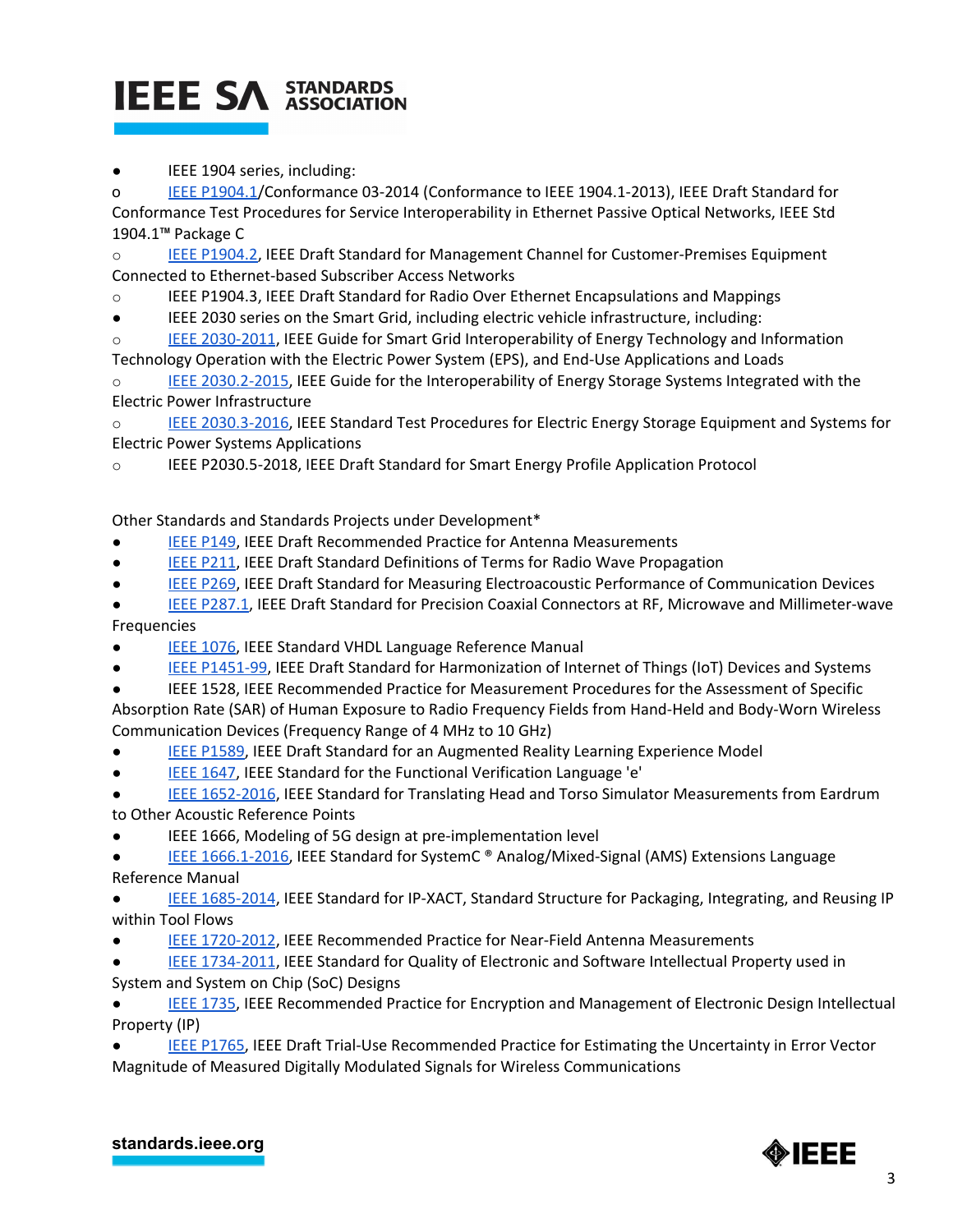# **IEEE SA STANDARDS**

- IEEE [P1770,](http://standards.ieee.org/develop/project/1770.html) IEEE Draft Recommended Practice for The Usage of Terms Commonly Employed In the Field of Large-Signal Vector Network Analysis
- IEEE [1785.2-2016,](http://standards.ieee.org/findstds/standard/1785.2-2016.html) IEEE Standard for Rectangular Metallic Waveguides and Their Interfaces for Frequencies of 110 GHz and Above—Part 2: Waveguide Interfaces
- IEEE 1800, IEEE SystemVerilog Language Working Group
- IEEE [1800.2-2017,](http://standards.ieee.org/findstds/standard/1800.2-2017.html) IEEE Standard for Universal Verification Methodology Language Reference Manual
- IEEE [P1801,](http://standards.ieee.org/develop/project/1801.html) IEEE Draft Standard for Design and Verification of Low Power, Energy Aware Electronic Systems
- IEEE [P1857.6,](http://standards.ieee.org/develop/project/1857.6.html) IEEE Draft Standard for Digital Media Content Description
- IEEE [P1857.9,](http://standards.ieee.org/develop/project/1857.9.html) IEEE Standard for Immersive Visual Content Coding
- IEEE [1903-2011](http://standards.ieee.org/findstds/standard/1903-2011.html), IEEE Standard for the Functional Architecture of Next Generation Service Overlay Networks
- IEEE [1905.1-2013,](http://standards.ieee.org/findstds/standard/1905.1-2013.html) IEEE Standard for a Convergent Digital Home Network for Heterogeneous **Technologies**
- IEEE [1905.1a-2014,](http://standards.ieee.org/findstds/standard/1905.1a-2014.html) IEEE Standard for a Convergent Digital Home Network for Heterogeneous Technologies Amendment 1: Support of New MAC/PHYs and Enhancements
- IEEE P1908.1, IEEE Draft Virtual Keyboard Standard for Indic Languages
- IEEE [P1910.1,](http://standards.ieee.org/develop/project/1910.1.html) IEEE Draft Standard for Meshed Tree Bridging with Loop Free Forwarding
- IEEE [P1911.3,](http://standards.ieee.org/develop/project/1911.3.html) IEEE Draft Standard for HDBaseT 5Play
- IEEE [P1912,](http://standards.ieee.org/develop/project/1912.html) IEEE Draft Standard for Privacy and Security Architecture for Consumer Wireless Devices
- **IEEE [P1913,](http://standards.ieee.org/develop/project/1913.html) IEEE Draft Software-Defined Quantum Communication**
- IEEE [P1914.1,](http://standards.ieee.org/develop/project/1914.1.html) IEEE Draft Standard for Packet-based Fronthaul Transport Networks
- **IEEE [P1915.1,](http://standards.ieee.org/develop/project/1915.1.html) IEEE Draft Standard for Software Defined Networking and Network Function Virtualization** Security
- IEEE [P1916.1,](http://standards.ieee.org/develop/project/1916.1.html) IEEE Draft Standard for Software Defined Networking and Network Function Virtualization Performance
- IEEE [P1917.1,](http://standards.ieee.org/develop/project/1917.1.html) IEEE Draft Standard for Software-Defined Networking and Network Function Virtualization Reliability
- **IEEE [P1918.1,](http://standards.ieee.org/develop/project/1918.1.html) IEEE Draft Tactile Internet: Application Scenarios, Definitions and Terminology,**
- Architecture, Functions, and Technical Assumptions
- **IEEE [P1918.1.1](http://standards.ieee.org/develop/project/1918.1.1.html), IEEE Draft Haptic Codecs for the Tactile Internet**
- IEEE [P1920.1,](http://standards.ieee.org/develop/project/1920.1.html) IEEE Draft Aerial Communications and Networking Standards
- IEEE [P1921.1,](http://standards.ieee.org/develop/project/1921.1.html) IEEE Draft Standard for Software-Defined Networking (SDN) Bootstrapping Procedures
- **IEEE [P1930.1,](http://standards.ieee.org/develop/project/1930.1.html) IEEE Draft Recommended Practice for Software Defined Networking (SDN) based**
- Middleware for Control and Management of Wireless Networks
- IEEE [1931.1,](http://standards.ieee.org/develop/project/1931.1.html) IEEE Draft Standard for an Architectural Framework for Real-time Onsite Operations Facilitation (ROOF) for the Internet of Things
- IEEE [P2061,](https://standards.ieee.org/project/2061.html) IEEE Draft Standard for an Architecture for Low Mobility Energy Efficient Network for Affordable Broadband Access
- **IEEE [P2413,](http://standards.ieee.org/develop/project/2413.html) IEEE Draft Standard for an Architectural Framework for the Internet of Things**
- IEEE [P3333.2.4](https://standards.ieee.org/develop/project/3333.2.4.html), IEEE Draft Standard for Three-Dimensional (3D) Medical Simulation